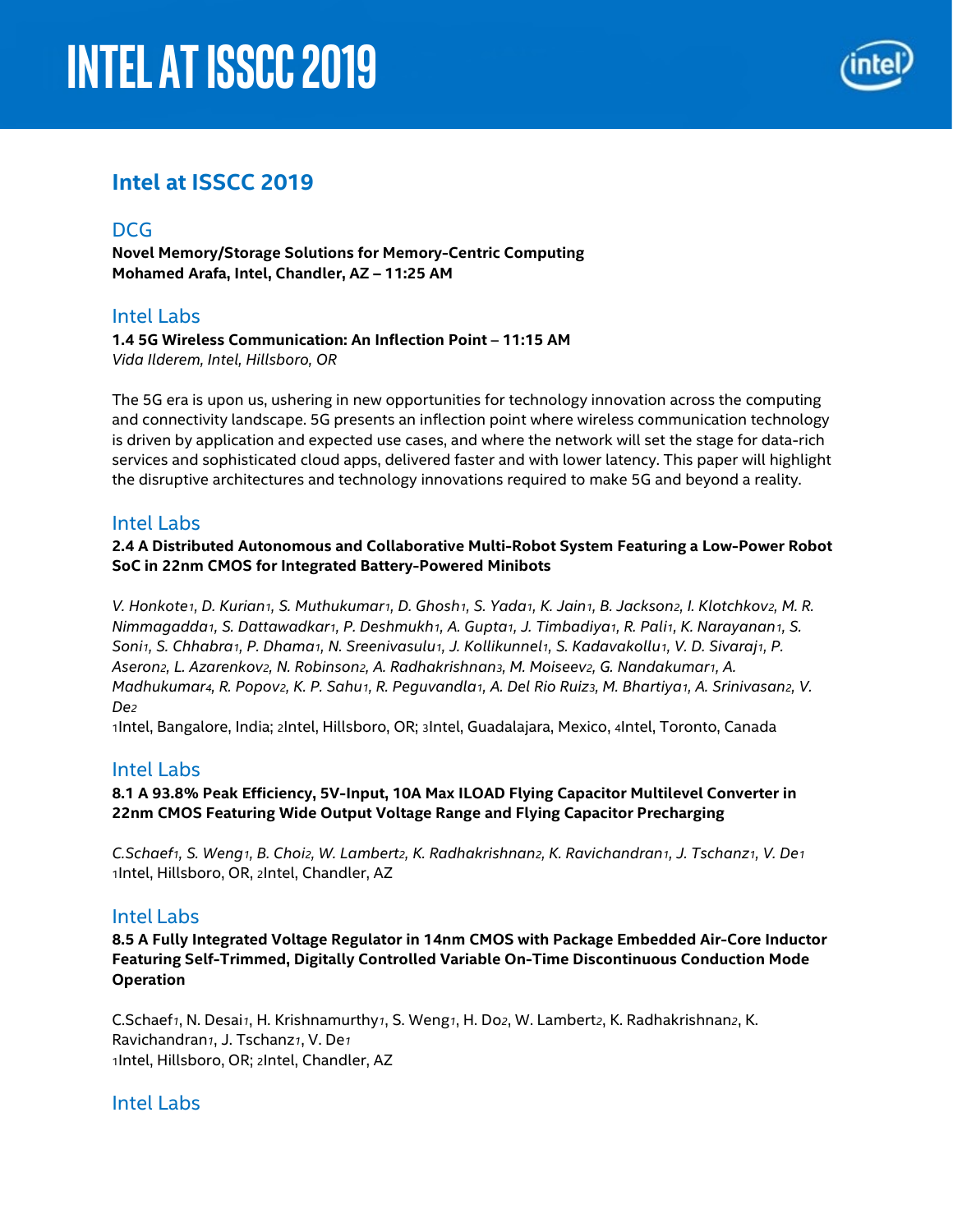

#### **9.6 A 42.2Gb/s 4.3pJ/b 60GHz Digital Transmitter with 12b/Symbol Polarization MIMO**

*C.Thakkar, S. Shopov, A. Chakrabarti, S. Yamada, D. Choudhury, J. Jaussi, B. Casper* Intel, Hillsboro, OR

#### Intel Labs

**9.7 A Scalable 71-to-76GHz 64-Element Phased-Array Transceiver Module with 2×2 Direct-Conversion IC in 22nm FinFET CMOS Technology**

*S.Pellerano1, S. Callender1, W. Shin1, Y. Wang2, S. Kundu1, A. Agrawal1, P. Sagazio1, B. Carlton1, F. Sheikh1, A. Amadjikpe1, W. Lambert3, D. S. Vemparala1, M. Chakravorti1, S.Suzuki1, R. Flory1, C. Hull1* 1Intel, Hillsboro, OR; 2Hillsboro, OR; 3Intel, Chandler, AZ

#### TMG

**13.2 A 3.6Mb 10.1Mb/mm2 Embedded Non-Volatile ReRAM Macro in 22nm FinFET Technology with Adaptive Forming/Set/Reset Schemes Yielding Down to 0.5V with Sensing Time of 5ns at 0.7V**

*P. Jain, U. Arslan, M. Sekhar, B. C. Lin, L. Wei, T. Sahu, J. Alzate-vinasco, A. Vangapaty, M. Meterelliyoz, N. Strutt, A. B. Chen, P. Hentges, P. A. Quintero, C. Connor, O. Golonzka, K. Fischer, F. Hamzaoglu* Intel, Hillsboro, OR

#### **TMG**

#### **13.3 A 7Mb STT-MRAM in 22FFL FinFET Technology with 4ns Read Sensing Time at 0.9V Using Write-Verify-Write Scheme and Offset-Cancellation Sensing Technique**

*L. Wei, J. G. Alzate, U. Arslan, J. Brockman, N. Das, K. Fischer, T. Ghani, O. Golonzka, P. Hentges, R. Jahan, P. Jain, B. Lin, M. Meterelliyoz, J. ODonnell, C. Puls, P. Quintero, T. Sahu, M. Sekhar, A. Vangapaty, C. Wiegand, F. Hamzaoglu* Intel, Hillsboro, OR

#### Intel Labs

**14.7 A Modular Hybrid LDO with Fast Load-Transient Response and Programmable PSRR in 14nm CMOS Featuring Dynamic Clamp Tuning and Time-Constant Compensation**

*X. Liu, H. K. Krishnamurthy, T. Na, S. Weng, K. Z. Ahmed, K. Ravichandran, J. Tschanz, V. De* Intel, Hillsboro, OR

#### SEG

**19.5 Digital Leakage Compensation for a Low-Power and Low-Jitter 0.5-to-5GHz PLL in 10nm FinFET CMOS Technology**

*Y. Fan, B. Xiang, D. Zhang, J. S. Ayers, K-Y. J. Shen, A. Mezhiba* Intel, Hillsboro, OR

## CDG